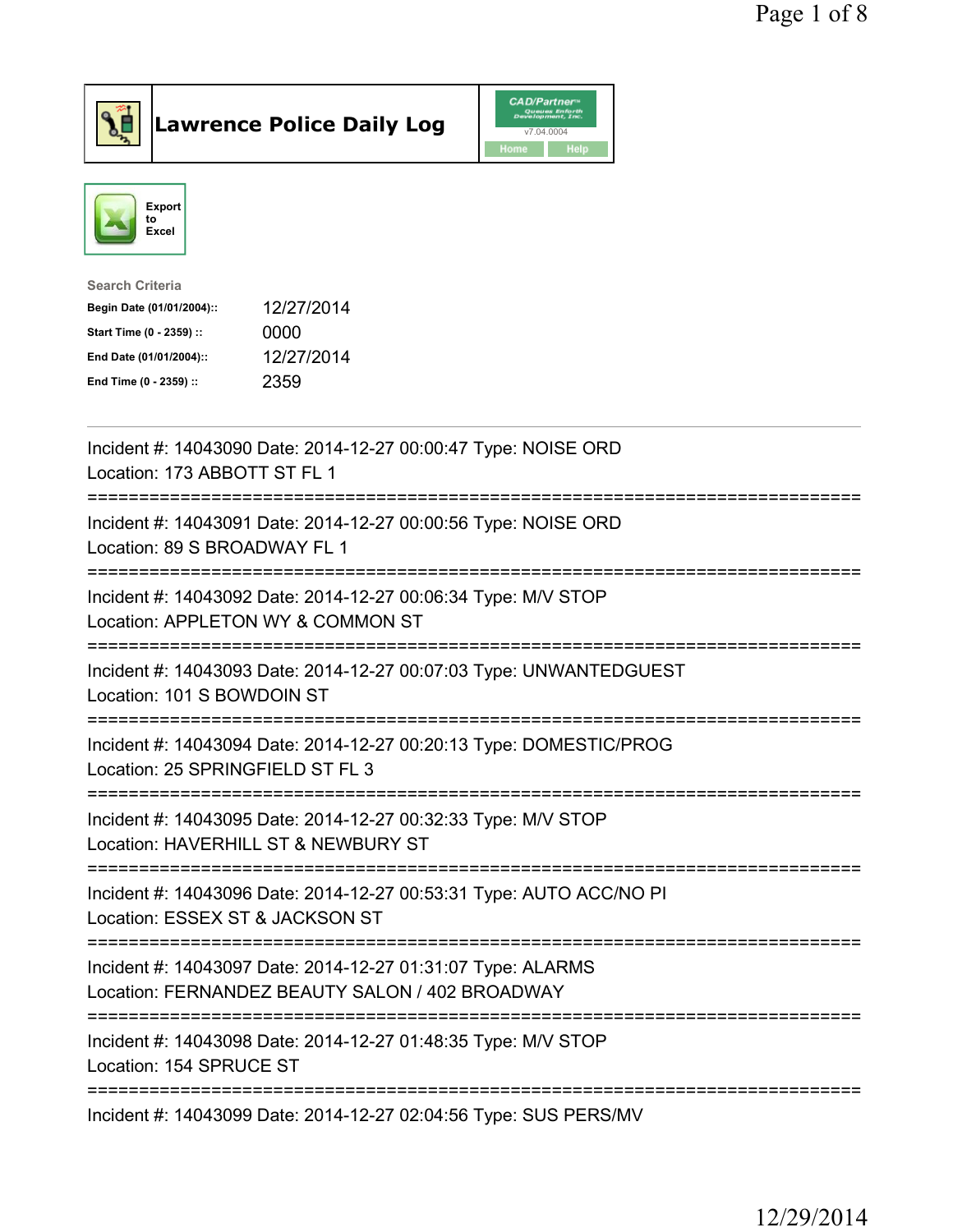| Location: 146 EXCHANGE ST FL 1                                                                                                                                       |
|----------------------------------------------------------------------------------------------------------------------------------------------------------------------|
| Incident #: 14043100 Date: 2014-12-27 02:17:12 Type: NOISE ORD<br>Location: 158 WATER ST                                                                             |
| Incident #: 14043101 Date: 2014-12-27 02:22:00 Type: FIGHT<br>Location: RIO BAR AND GRILL / 9 APPLETON ST                                                            |
| Incident #: 14043102 Date: 2014-12-27 02:28:08 Type: ALARMS<br>Location: PARTHUM SCHOOL / 255 E HAVERHILL ST                                                         |
| Incident #: 14043103 Date: 2014-12-27 02:29:51 Type: UNWANTEDGUEST<br>Location: MCDONALDS / 599 ANDOVER ST                                                           |
| .===================================<br>Incident #: 14043104 Date: 2014-12-27 02:37:29 Type: M/V STOP<br><b>Location: S BROADWAY</b>                                 |
| Incident #: 14043105 Date: 2014-12-27 02:54:37 Type: SUS PERS/MV<br>Location: HESS GAS / 615 BROADWAY                                                                |
| Incident #: 14043106 Date: 2014-12-27 03:01:22 Type: SUS PERS/MV<br>Location: ARLINGTON ST & WYMAN ST                                                                |
| Incident #: 14043107 Date: 2014-12-27 03:15:18 Type: DK (DRUNK)<br>Location: 160 WINTHROP AV                                                                         |
| Incident #: 14043108 Date: 2014-12-27 03:17:00 Type: DISORDERLY<br>Location: 6 DIAMOND ST                                                                            |
| ;==================================<br>=============================<br>Incident #: 14043109 Date: 2014-12-27 03:21:56 Type: HIT & RUN M/V<br>Location: 56 MARGIN ST |
| Incident #: 14043110 Date: 2014-12-27 03:34:27 Type: CK WELL BEING<br>Location: 70 FARNHAM ST FL 1FRONT                                                              |
| Incident #: 14043111 Date: 2014-12-27 04:04:46 Type: NOISE ORD<br>Location: 318 LAWRENCE ST FL 1                                                                     |
| Incident #: 14043112 Date: 2014-12-27 04:05:29 Type: DISORDERLY<br>Location: 59 TENNEY ST FL 1                                                                       |
| Incident #: 14043113 Date: 2014-12-27 04:28:04 Type: NOISE ORD<br>Location: 59 TENNEY ST                                                                             |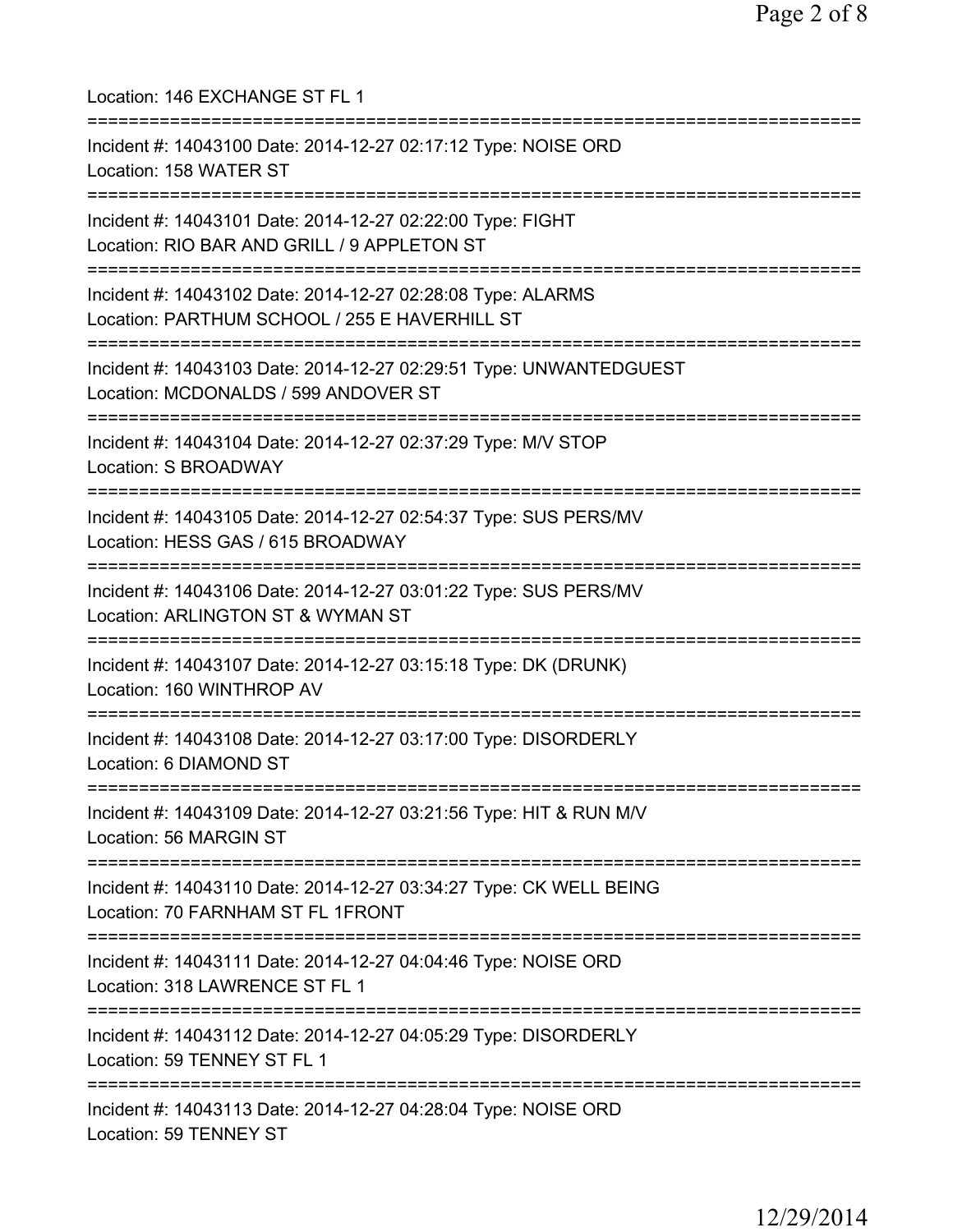| Incident #: 14043114 Date: 2014-12-27 04:40:31 Type: UNWANTEDGUEST<br>Location: 97 OAK ST #A                  |
|---------------------------------------------------------------------------------------------------------------|
| Incident #: 14043115 Date: 2014-12-27 04:41:09 Type: DISORDERLY<br>Location: BASSWOOD ST                      |
| Incident #: 14043116 Date: 2014-12-27 05:02:27 Type: B&E/ATTEMPY<br>Location: 570 S UNION ST #18              |
| Incident #: 14043117 Date: 2014-12-27 05:15:52 Type: M/V STOP<br>Location: 615 BROADWAY                       |
| Incident #: 14043118 Date: 2014-12-27 05:22:18 Type: DISTURBANCE<br><b>Location: ARLINGTON ST</b>             |
| Incident #: 14043119 Date: 2014-12-27 05:51:41 Type: DOMESTIC/PROG<br>Location: 202 OSGOOD ST FL 1            |
| Incident #: 14043120 Date: 2014-12-27 08:06:37 Type: MAN DOWN<br>Location: PRIMO'S LIQUORS / 450 HAVERHILL ST |
| Incident #: 14043121 Date: 2014-12-27 08:14:29 Type: ALARM/BURG<br>Location: 1 PARKER ST                      |
| Incident #: 14043122 Date: 2014-12-27 09:12:53 Type: DISTURBANCE<br>Location: 5-7 MT VERNON                   |
| Incident #: 14043123 Date: 2014-12-27 10:21:12 Type: INVEST CONT<br>Location: 30 MARLBORO ST                  |
| Incident #: 14043124 Date: 2014-12-27 10:57:32 Type: TOW OF M/V<br>Location: BROMFIELD ST & WALNUT ST         |
| Incident #: 14043125 Date: 2014-12-27 11:18:13 Type: SHOPLIFTING<br>Location: 700 ESSEX ST.                   |
| Incident #: 14043126 Date: 2014-12-27 12:04:06 Type: SUS PERS/MV<br>Location: 260 JACKSON ST                  |
| Incident #: 14043127 Date: 2014-12-27 12:13:33 Type: DOMESTIC/PROG<br>Location: 401 PROSPECT ST               |
|                                                                                                               |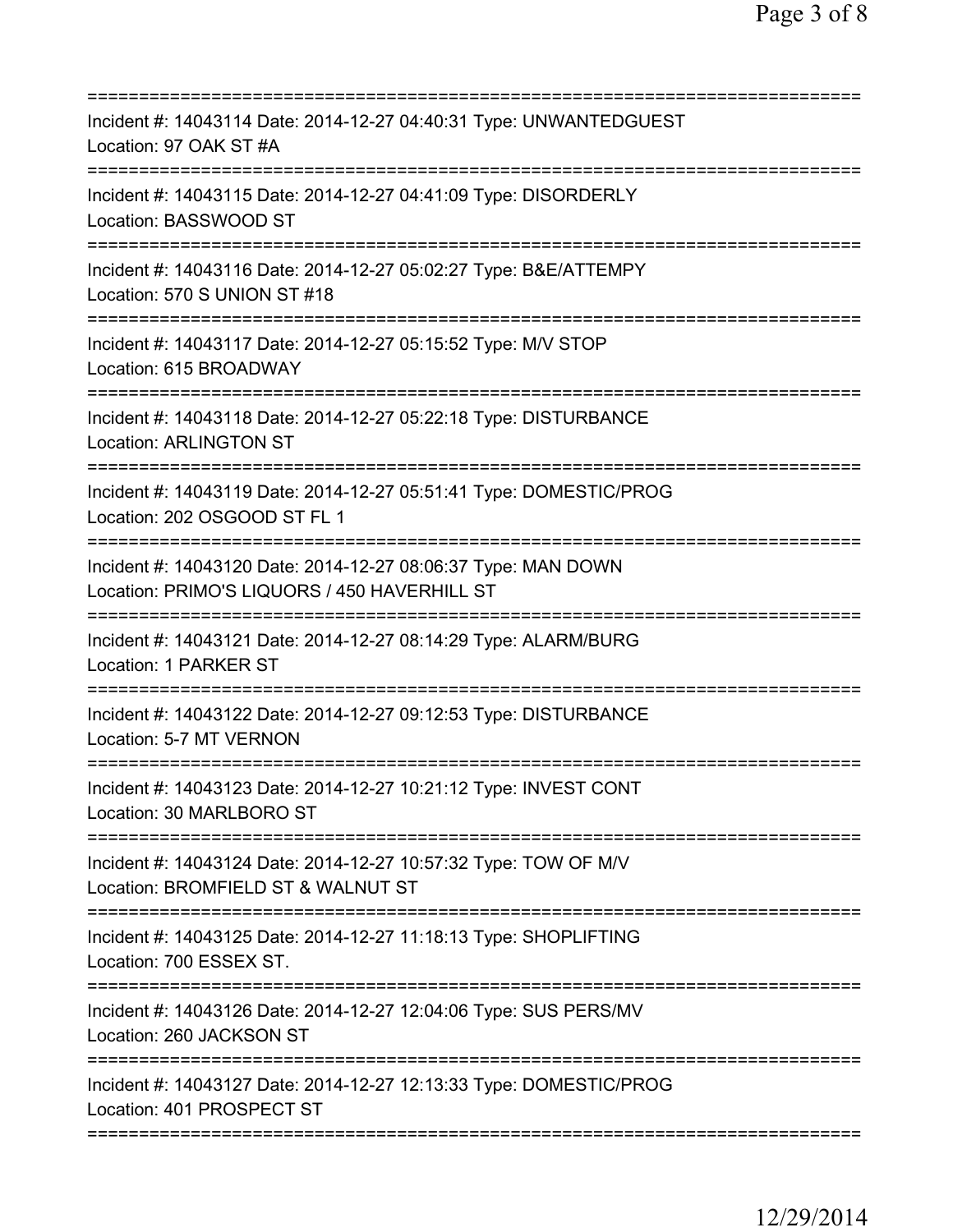| Incident #: 14043128 Date: 2014-12-27 12:17:56 Type: DOMESTIC/PROG<br>Location: 204 CUSTER ST FL 2ND                         |
|------------------------------------------------------------------------------------------------------------------------------|
| Incident #: 14043129 Date: 2014-12-27 12:28:57 Type: B&E/PAST<br>Location: 14 E PLATT ST                                     |
| Incident #: 14043132 Date: 2014-12-27 12:51:52 Type: SUS PERS/MV<br>Location: 6 BLASER CT                                    |
| Incident #: 14043130 Date: 2014-12-27 12:57:18 Type: MEDIC SUPPORT<br>Location: 7 GRACE TER #5                               |
| Incident #: 14043131 Date: 2014-12-27 12:57:36 Type: ALARMS<br>Location: 655 ANDOVER ST                                      |
| Incident #: 14043133 Date: 2014-12-27 13:00:56 Type: ALARM/BURG<br>Location: 37 EATON ST                                     |
| Incident #: 14043134 Date: 2014-12-27 13:16:46 Type: CK WELL BEING<br>Location: 6 INMAN ST #11                               |
| Incident #: 14043135 Date: 2014-12-27 13:29:53 Type: ALARM/BURG<br>Location: 160 WINTHROP AV                                 |
| Incident #: 14043136 Date: 2014-12-27 13:51:19 Type: RECOV/STOL/MV<br>Location: 112 CROSS ST                                 |
| Incident #: 14043137 Date: 2014-12-27 14:06:47 Type: MEDIC SUPPORT<br>Location: 40 LAWRENCE ST FL 3                          |
| Incident #: 14043138 Date: 2014-12-27 14:31:23 Type: AUTO ACC/NO PI<br>Location: LOWELL ST & MARGIN ST                       |
| Incident #: 14043139 Date: 2014-12-27 15:05:08 Type: MAN DOWN<br>Location: HAVERHILL ST & WEST ST                            |
| ==============================<br>Incident #: 14043140 Date: 2014-12-27 15:09:19 Type: STOL/MV/PAS<br>Location: 6 BOXFORD ST |
| Incident #: 14043141 Date: 2014-12-27 15:13:07 Type: M/V STOP<br>Location: 17 KRESS ST                                       |
| Incident #: 14043142 Date: 2014-12-27 15:33:22 Type: AUTO ACC/NO PI                                                          |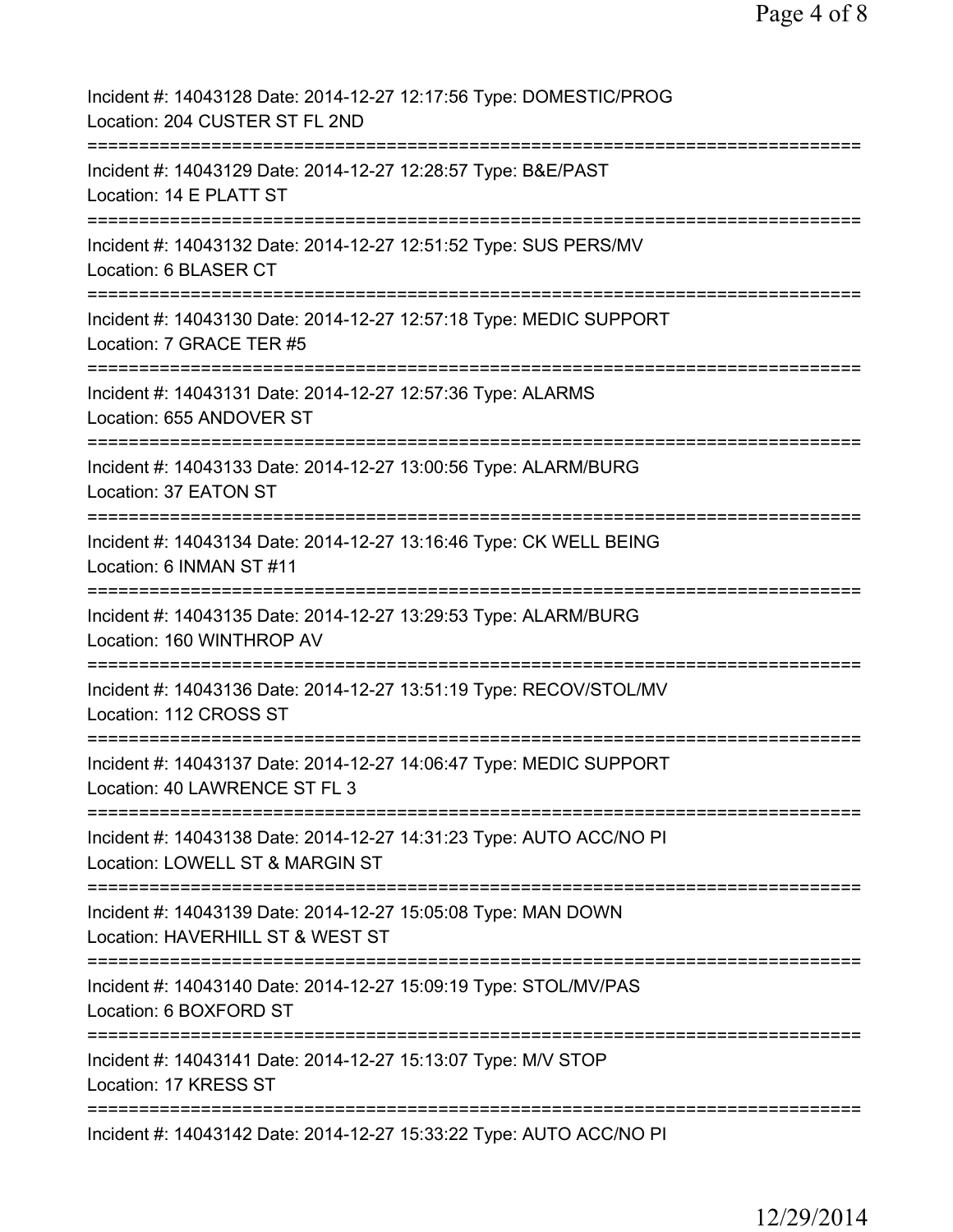| Location: BROADWAY & HAVERHILL ST                                                                                                  |
|------------------------------------------------------------------------------------------------------------------------------------|
| Incident #: 14043143 Date: 2014-12-27 15:33:28 Type: MAN DOWN<br>Location: 229 S UNION ST                                          |
| Incident #: 14043144 Date: 2014-12-27 15:38:40 Type: ASSSIT OTHER PD<br>Location: TRIPOLI BAKERY INC / 106 COMMON ST               |
| Incident #: 14043145 Date: 2014-12-27 16:04:55 Type: WARRANT SERVE<br>Location: 127 HOWARD ST                                      |
| ===================================<br>Incident #: 14043146 Date: 2014-12-27 16:08:00 Type: ALARM/BURG<br>Location: 54 JENNINGS ST |
| ==============================<br>Incident #: 14043147 Date: 2014-12-27 16:17:34 Type: FORGERY PAST<br>Location: 41 MYRTLE ST FL 2 |
| Incident #: 14043148 Date: 2014-12-27 16:48:10 Type: MV/BLOCKING<br>Location: 45 BROMFIELD ST                                      |
| Incident #: 14043149 Date: 2014-12-27 17:30:35 Type: M/V STOP<br>Location: CROSS ST & HAMPSHIRE ST                                 |
| Incident #: 14043151 Date: 2014-12-27 17:30:43 Type: GENERAL SERV<br>Location: NEW BALANCE ATHLETIC SHOE CORP / 5 S UNION ST       |
| Incident #: 14043150 Date: 2014-12-27 17:31:24 Type: M/V STOP<br>Location: CROSS ST & HAMPSHIRE ST                                 |
| ==============================<br>Incident #: 14043152 Date: 2014-12-27 17:32:12 Type: M/V STOP<br>Location: FALLS BRIDGE / null   |
| Incident #: 14043153 Date: 2014-12-27 17:41:43 Type: B&E/MV/PAST<br>Location: 130 S BROADWAY                                       |
| Incident #: 14043154 Date: 2014-12-27 18:06:21 Type: M/V STOP<br>Location: 254 S BROADWAY                                          |
| ===========================<br>Incident #: 14043155 Date: 2014-12-27 18:06:42 Type: ROBBERY ARMED<br>Location: 90 LOWELL ST        |
| Incident #: 14043156 Date: 2014-12-27 18:15:24 Type: SUS PERS/MV<br>Location: 18 TOWER HILL ST                                     |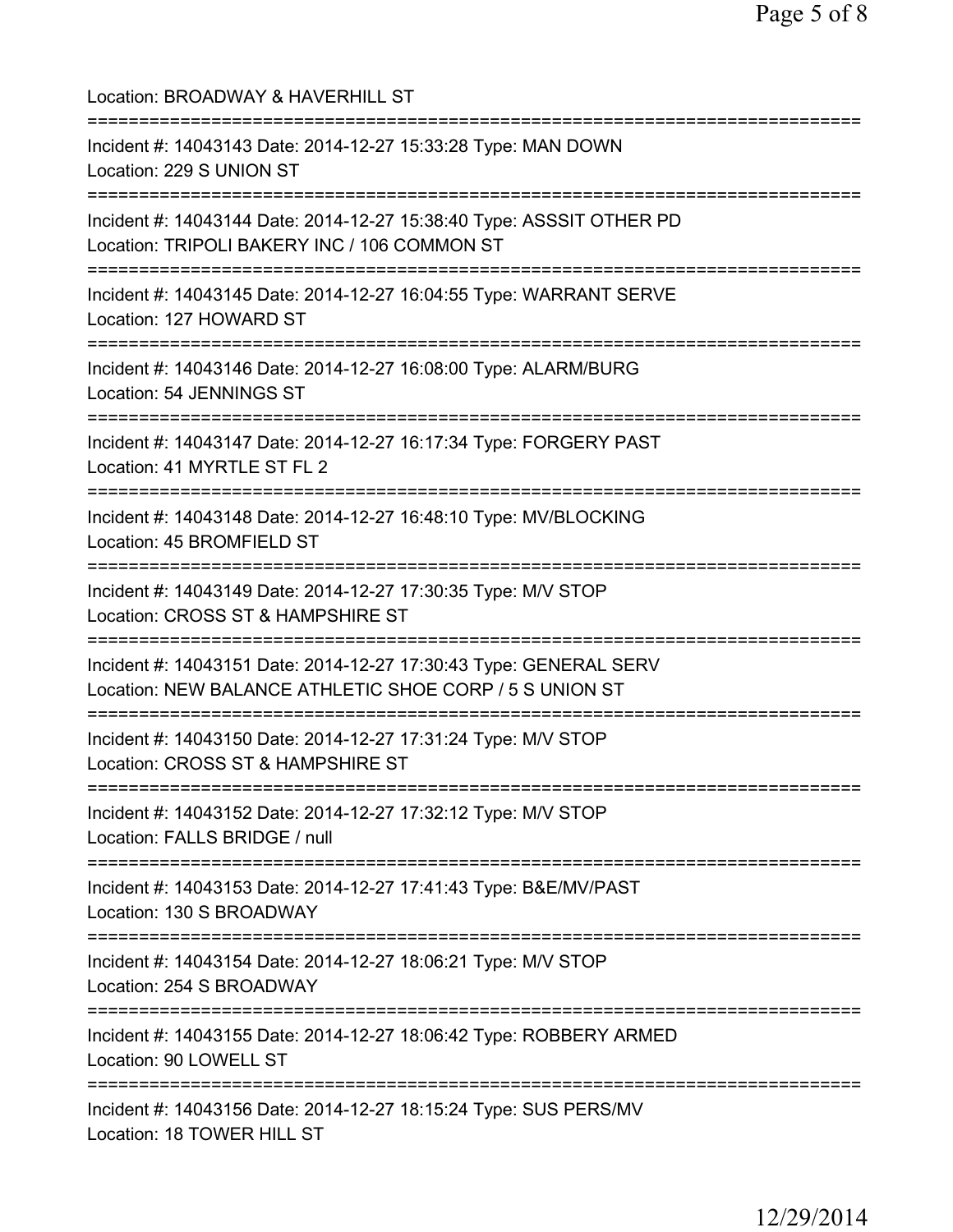| Incident #: 14043157 Date: 2014-12-27 18:21:48 Type: WOMAN DOWN<br>Location: 27 MORTON ST FL 2                                                                          |
|-------------------------------------------------------------------------------------------------------------------------------------------------------------------------|
| Incident #: 14043158 Date: 2014-12-27 18:31:27 Type: MEDIC SUPPORT<br>Location: 179 WEARE ST FL 1                                                                       |
| Incident #: 14043159 Date: 2014-12-27 18:38:59 Type: THREATS<br>Location: 173 WALNUT ST                                                                                 |
| Incident #: 14043161 Date: 2014-12-27 18:56:38 Type: M/V STOP<br>Location: FALLS BRIDGE / null                                                                          |
| Incident #: 14043162 Date: 2014-12-27 18:57:21 Type: ALARM/BURG<br>Location: 66 HANCOCK ST                                                                              |
| ======================================<br>Incident #: 14043163 Date: 2014-12-27 19:16:50 Type: MISSING PERS<br>Location: DUNKIN DONUTS / 104 MARSTON ST                 |
| =================================<br>Incident #: 14043164 Date: 2014-12-27 19:21:18 Type: SUS PERS/MV<br>Location: 402 BROADWAY<br>==================================== |
| Incident #: 14043165 Date: 2014-12-27 19:28:51 Type: NOISE ORD<br>Location: 57 SALEM ST FL 3                                                                            |
| Incident #: 14043166 Date: 2014-12-27 19:33:11 Type: ALARM/BURG<br>Location: ARLINGTON SCHOOL / 150 ARLINGTON ST                                                        |
| Incident #: 14043167 Date: 2014-12-27 19:37:00 Type: NOISE ORD<br>Location: 42 STORROW ST                                                                               |
| Incident #: 14043168 Date: 2014-12-27 19:45:31 Type: DOMESTIC/PROG<br>Location: 109 THOREAU WAY #722                                                                    |
| Incident #: 14043169 Date: 2014-12-27 19:48:11 Type: AUTO ACC/NO PI<br>Location: AMESBURY ST & HAVERHILL ST                                                             |
| Incident #: 14043170 Date: 2014-12-27 20:02:31 Type: DOMESTIC/PROG<br>Location: 98 DORCHESTER ST #3F                                                                    |
| Incident #: 14043171 Date: 2014-12-27 20:14:38 Type: NOISE ORD<br>Location: 84 KINGSTON ST                                                                              |
|                                                                                                                                                                         |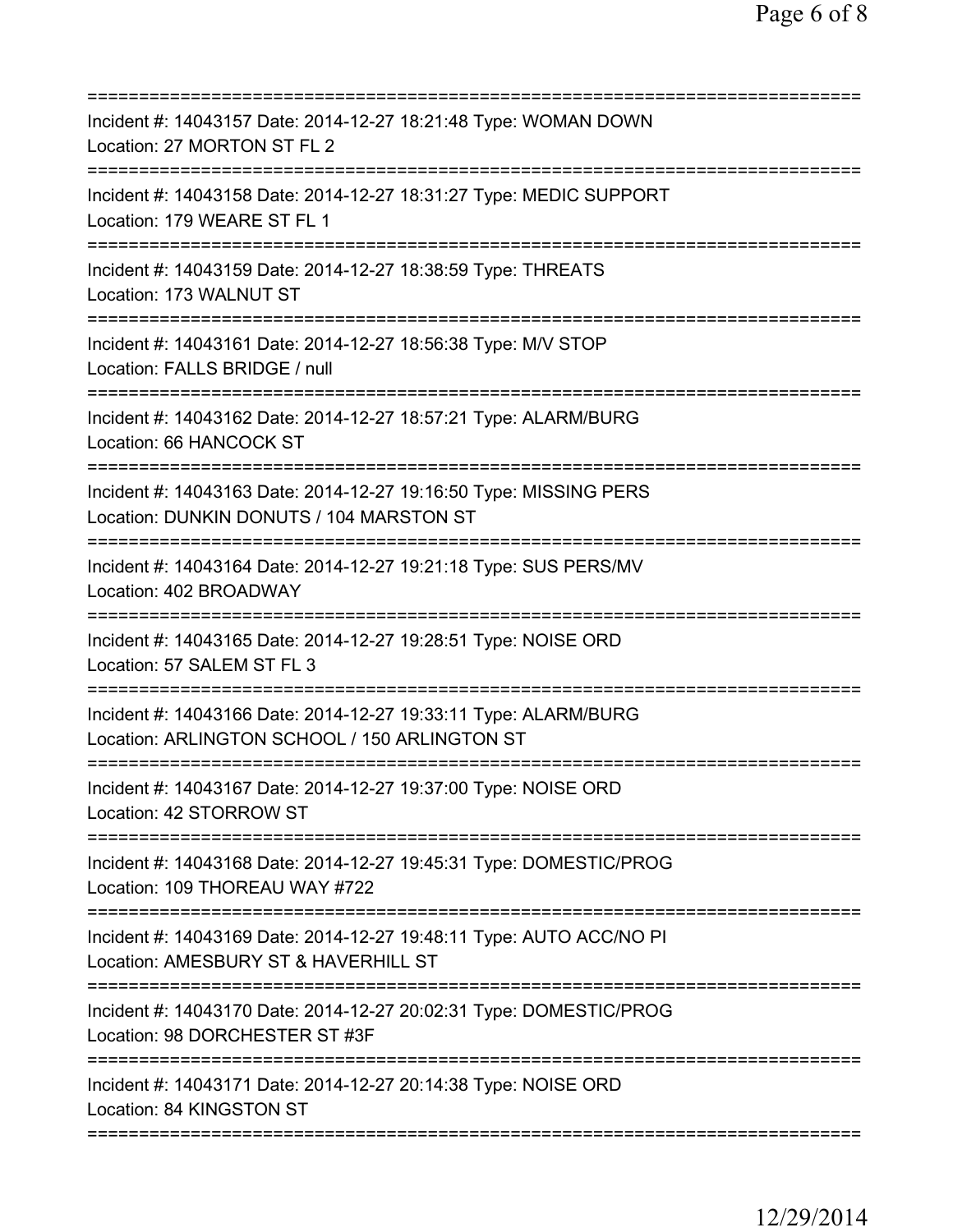| Incident #: 14043172 Date: 2014-12-27 20:15:15 Type: ALARM/BURG<br>Location: 20 INTERNATIONAL WY                    |
|---------------------------------------------------------------------------------------------------------------------|
| Incident #: 14043173 Date: 2014-12-27 20:36:34 Type: M/V STOP<br>Location: CROSBY ST & S BROADWAY                   |
| Incident #: 14043174 Date: 2014-12-27 21:16:15 Type: DISTURBANCE<br>Location: EL MELLO MARKET / 187 LAWRENCE ST     |
| Incident #: 14043175 Date: 2014-12-27 21:21:48 Type: DRUG OVERDOSE<br>Location: 238 HAVERHILL ST #1                 |
| Incident #: 14043176 Date: 2014-12-27 21:53:57 Type: M/V STOP<br>Location: 205 S BROADWAY                           |
| Incident #: 14043177 Date: 2014-12-27 22:15:26 Type: ALARM/BURG<br>Location: 402 BROADWAY<br>==========             |
| Incident #: 14043178 Date: 2014-12-27 22:18:22 Type: M/V STOP<br>Location: FRANKLIN ST & LOWELL ST                  |
| Incident #: 14043179 Date: 2014-12-27 22:28:45 Type: ALARM/BURG<br>Location: ARLINGTON SCHOOL / 150 ARLINGTON ST    |
| Incident #: 14043180 Date: 2014-12-27 22:34:20 Type: MAL DAMAGE<br>Location: 73 BYRON AV                            |
| -------------------<br>Incident #: 14043181 Date: 2014-12-27 22:50:16 Type: SUICIDE ATTEMPT<br>Location: 2 ZANNI AV |
| ========================<br>Incident #: 14043182 Date: 2014-12-27 22:59:58 Type: THREATS<br>Location: 7 BLAKELIN ST |
| Incident #: 14043183 Date: 2014-12-27 23:12:06 Type: NOTIFICATION<br>Location: 516 ANDOVER ST                       |
| Incident #: 14043184 Date: 2014-12-27 23:14:22 Type: M/V STOP<br>Location: 265 ESSEX ST                             |
| Incident #: 14043185 Date: 2014-12-27 23:22:08 Type: AUTO ACC/PED<br>Location: E HAVERHILL ST & FERRY ST            |
| Incident #: 14043186 Date: 2014-12-27 23:38:59 Type: DISTURBANCE                                                    |